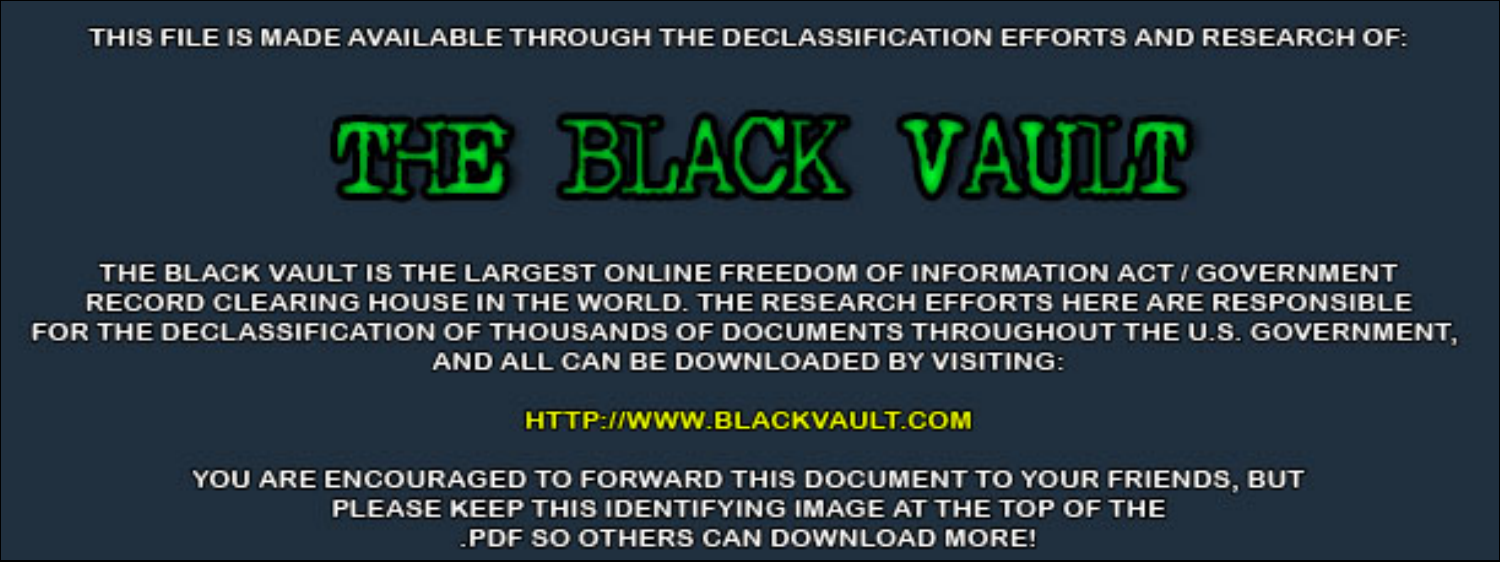## SECRET//COMINI/PY1

## **(U)Cryptologic Almanac 50th Anniversary Series**

## **(U)NSA's Field Sites**

 $(\,\mathrm{b})$  (1)  $(b)$  (3)-50 USC 403  $(b)(3)-P.L.86-36$ 

**TG).** When I came to work at NSA, a generation and a half ago, NSA had anoverseas empire of field intercept sites located all over the world. Theywere located in Europe, Asia, There were were the contract of the contract of the contract of the contract of the contract of the contract of the contract of the contract of the contract of the contract of the contract of the contract of the cont a lot of field sites, and now therearen't. Where did they come from and where did they go?

(U) During World War II, Army and Navy COMINT sites were spread out acrossthe globe in small, mobile organizations providing tactical support to fighting forces. There were a few fixed sites, most of them in the UnitedStates, but service resources were concentrated in the mobile units.

(S) When the war ended, most of the personnel went back to civilian life, and by 1947 the Army and Navy had only a small residue of mobile teams. Theyrelied instead on  $\Box$  fixed sites each. (Only  $\qquad$  of the werelocated outside U.S. territory.) When the U.S. Air Force Security Service( $\overline{USAFSS}$ ) was created in 1948, it inherited mobile Army Security Agency(ASA) units but no fixed field sites.

When the Armed Forces Security Agency (AFSA) was formed in 1949, thetheory was that all intercept positions were to be under AFSA control. This was generally true of ASA and Naval Security Group (NSG) sites, but the AirForce took advantage of a loophole in the regulations and designated all ofits sites as "mobile," thus exempting them from  $\overline{AFSA}$ control. It was notuntil the demise of AFSA and the creation of NSA in 1952 that fieldintercept was brought under a centralized control. This was facilitated bythe necessities imposed by the world situation. From 1948 to 1957, the "eraof expansion," the number of field sites increased almost frantically because of the Cold War and Korea--<br>from Most of these were to be

I <sup>I</sup> tet-The austere military budgets of 1958-1960 resulted in a small decline inthe number of field sites, down to **in 1960**, but Vietnam endedthis. The congressionally mandated consolidations of the interest in a reduction of  $\mathbf{d}$  id not result in a reduction of field site resources since these resources were simply transferred to Southeast Asia. By 1967 the countwas back up to